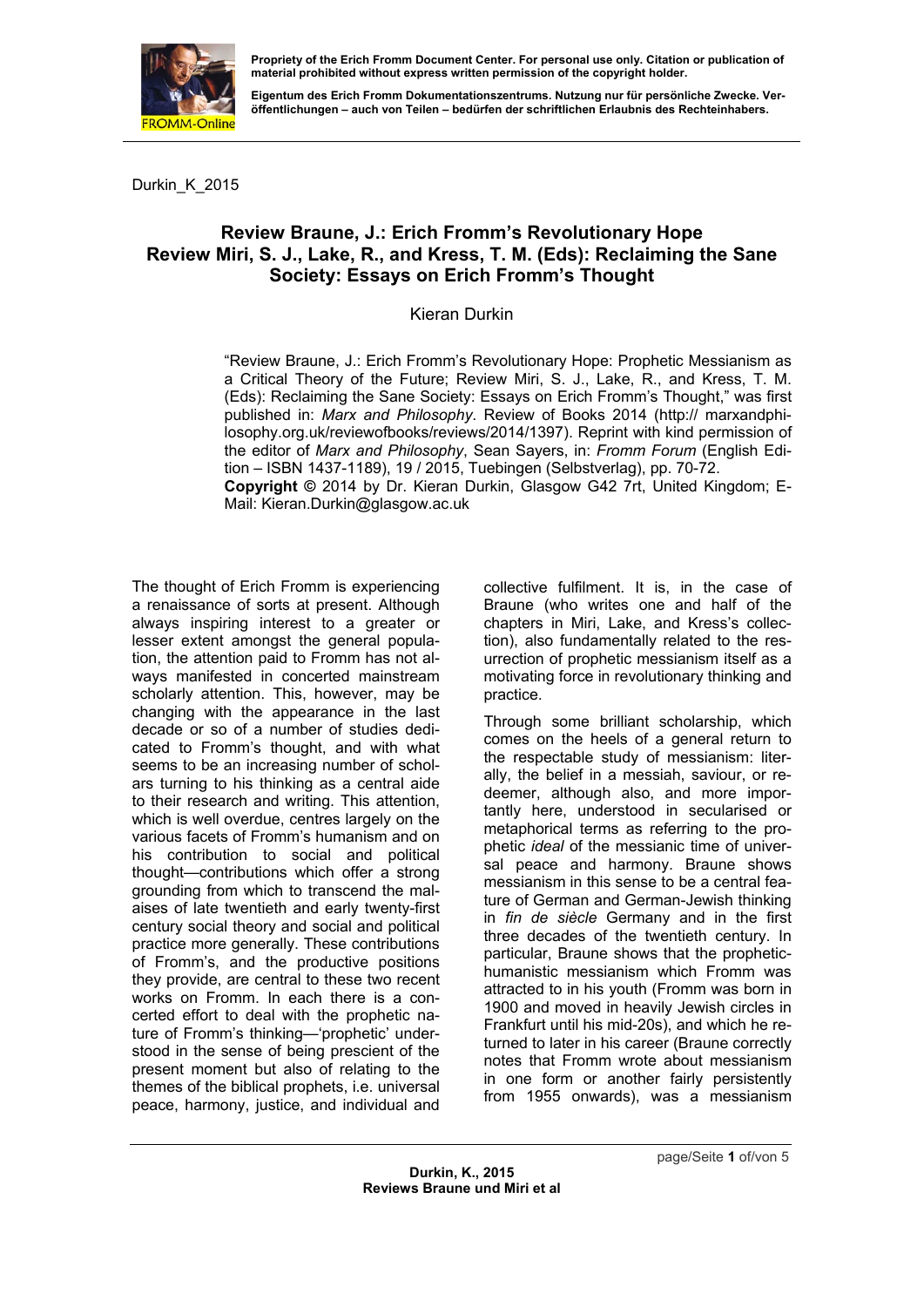

**Eigentum des Erich Fromm Dokumentationszentrums. Nutzung nur für persönliche Zwecke. Veröffentlichungen – auch von Teilen – bedürfen der schriftlichen Erlaubnis des Rechteinhabers.** 

which placed stress on the messianic event as the outcome of historical progress as opposed to a transcendental rupture with history, as is found in the apocalypticcatastrophic form advocated by Franz Rozenweig and Gershom Scholem, amongst others. Unfortunately—and this helps explain Fromm's return to it in the 1950s—the second kind of messianism (i.e. the apocalyptic-catastrophic kind) came to predominate after World War I and in the aftermath of the failed revolts of 1918-9, finding its way into the influential thinking of Walter Benjamin and Herbert Marcuse, and those following in their wake, where it has had tended to lead to a quixotic and nihilistic form of pessimism and despair.

Braune's central contention is that messianism is not an aberration, but rather something which is central to Fromm's thinking, and, moreover, central to the progress of socialist thought and practice as a whole. Many within the Marxist tradition may find this claim peculiar, and may harbour hardto-shift doubts over the desirability of resurrecting an apparently outmoded conceptual schema which makes use of what may seem unnecessarily theological language. What Braune has shown, I think, is that these doubts are misplaced. At the very least, she has shown the need to broaden our discussion of messianism to include Fromm's prophetic variety; but I think she has also shown the force Fromm's messianism contains as a means of breaking through contemporary theoretical and practical impasses—impasses rooted in particular debates extant in earlier twentieth century German culture but which have persisted, in more or less altered form, throughout the later twentieth century and up until the present day. In particular, Braune has shown that a focus on prophetic messianism can prove useful for revolutionary thinking, its concern with not 'forcing the messiah' and with a staunch opposition to nihilist despair playing a central role in any genuinely revolutionary socialist humanist position today.

Indeed, the second half Braune's work takes the form of an extended excursus on prophetic messianism as a form of revolutionary hope. As Braune makes clear, the kind of prophetic messianism advocated by Fromm is fundamentally predicated on the importance of hope (hope understood in the paradoxical sense of not 'forcing the messiah' but also being permanently ready and expecting messianic change to occur). Hope, as Braune shows, is not something we come to adopt on the basis of stripped down rationalistic calculation, but is, rather, an affective state of readiness, grounded in a deep faith in the potential of human beings to reach towards the messianic ideal. As Fromm stresses again and again, the messianic event is seen in prophetic-humanistic messianism as the outcome of *human progress*, and therefore actively encourages productive and revolutionary action. Fromm lived such a messianism: he was actively involved in US politics, and his books during 1950s-70s called for a messianic reawakening manifested in active political engagement and in the individual and collective working out of practical steps to bridge the divide between the present and the future. Such a position contrasts with the apocalyptic-catastrophic form of messianism found in Benjamin, Marcuse—in *One-Dimensional Man* and *Eros and Civilization* at least—and in those who drew on them in the subsequent Leftist tradition. As such, it stands opposed to the call for the destructive and unnecessary violent action aimed at speeding up the coming of the apocalypse as found in forms of Fascism, Stalinism, and Blanquism, as well as the kind of passive waiting and nihilistic despair that is found in forms of esoteric aestheticism and semi-romanticism that have been more common since the mid-1970s.

If there are faults in Braune's piece, they relate to what is the slight downplaying of aspects she takes to be inimical to Marxian (and prophetic messianic) thinking—aspects such as Fromm's distinction between what he terms the 'existential and historical dichotomies' of life, and his bounded criticisms of Marx in *The Sane Society*. I would submit that both of these aspects endure as central in Fromm's thinking, and do so without cancelling out the Marxian influence, an influ-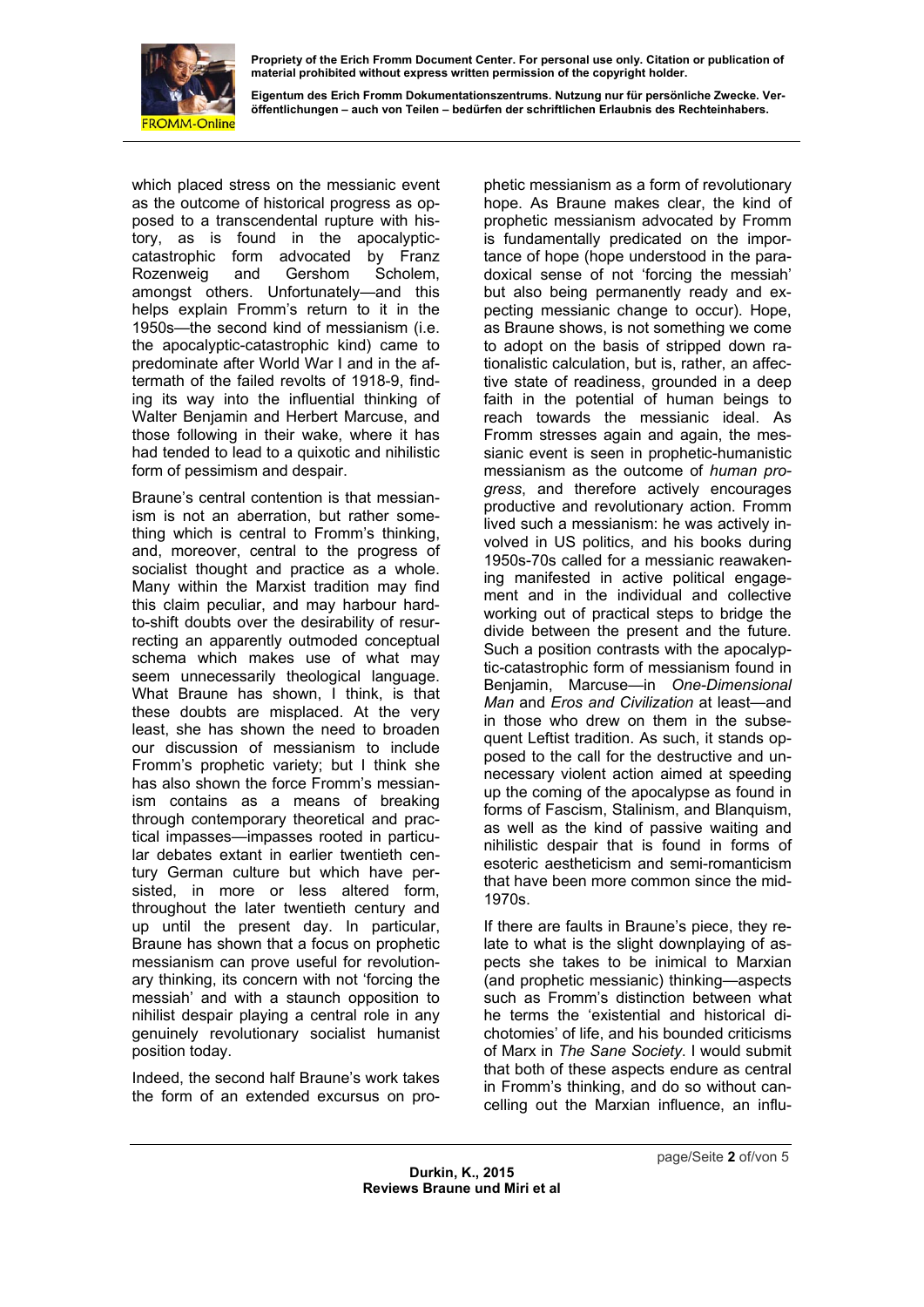

**Eigentum des Erich Fromm Dokumentationszentrums. Nutzung nur für persönliche Zwecke. Veröffentlichungen – auch von Teilen – bedürfen der schriftlichen Erlaubnis des Rechteinhabers.** 

ence which Braune is otherwise right to highlight.

**\* \* \*** 

Miri, Lake, and Kress's collection is also a valuable contribution to the renaissance of Frommian thought. The editors introduce the work by declaring that in an era of seemingly ever-deepening globalisation, where contemporary civilisation is threatened by increasing corporate greed, neo-liberalism, nihilism, and extreme fundamentalist beliefs, Fromm's thinking seems 'at least fifty years ahead of his time' (vii). The work itself, which is divided into three parts (a section on Fromm's social psychology, one on his relationship to religion, and a final section on the application and extension of his social theory), is naturally more diverse than Braune's still wide-ranging monograph. It contains a previously unpublished Englishlanguage essay by Fromm on Marx and religion, in which the reasons for his description of Marx as a secular messianist become clear. This is perhaps not the best discussion of this in Fromm, but it does contain a revealing comparison of Marx's account of communism in the third volume of *Capital* and the account of Messianic Time given by Maimonides, the twelfth century Jewish philosopher. Although it will not satisfy those who object strongly to reading of Marx as a secular messianist, the comparison nonetheless is striking and hard to ignore.

In addition to this, the collection contains a jointly authored split-chapter by Joan and Nick Braune, in which the latter mounts a perceptive defence of Fromm's messianism with particular relation to his 1961 pamphlet, *Let Man Prevail*. Arguing against Kevin Anderson's criticism of Fromm's messianism as a 'more eclectic form of humanism' than is necessary (Anderson, 2007), Braune argues that the pamphlet should in fact be seen as an attempt to shake up contemporary socialism with a direct appeal to what Fromm felt were its radical humanist roots. Through a contextualised discussion of *Let Man Prevail*—which was published as a pamphlet after being rejected as a prospective new manifesto for the American Socialist Party-Social Democratic FederationBraune convincingly shows how Fromm saw the socialist movement (and not just the Soviet Union) as infected with an emotional stagnation rooted in a reliance on bureaucracy and in a narrowly materialistic organisational practice. As Braune makes clear, Fromm's motivation in writing the pamphlet/ manifesto (as in his wider work during the 1950s-70s) was clearly not the kind of 'conformism' or 'subjectivism' that he has been accused of, but a genuine revivification of Leftist politics as a whole.

This theme is taken up in a chapter by Rodolpho Leyva. The chapter contains a generally good discussion of Fromm and the kind of communitarian socialism he advocates in *The Sane Society*, but is marred slightly by Leyva's strange claim that Fromm's thinking was premised on a Kantian deontological ethics (this is not the case: Fromm's ethics was much more eudaimonistic, premised on a reading of Aristotle and Spinoza, and others following in the Aristotelian tradition). Despite this mistake, Leyva correctly stresses the central reference Fromm makes to the well-being of the worker and to genuinely democratic organisation as the primary political and practical objectives for social transformation. Making links to contemporary anarchist thinkers, Leyva uses Fromm to counter the orthodox Marxist stress on the takeover of the politico-economic base by a party vanguard which eventually gives way to usher in a democratic and free society. There is more to be said here, but this is clearly an important part of Fromm's distinctive radical humanist form of revolutionary theory that needs clearer amplification.

There is also an important related chapter by Vicki Diagostino and Robert Lake which centres on the relatively unique stress that Fromm places on personal transformation and on its role in lasting genuine progressive social change. Drawing on the clearly compatible thinking of Jiddu Krishnamurti in this connection, Diagostino and Lake make much of Fromm's stress on the need for creating the *internal* as well as external conditions for a sane society. Despite generally being lost in misplaced diatribes over 'sub-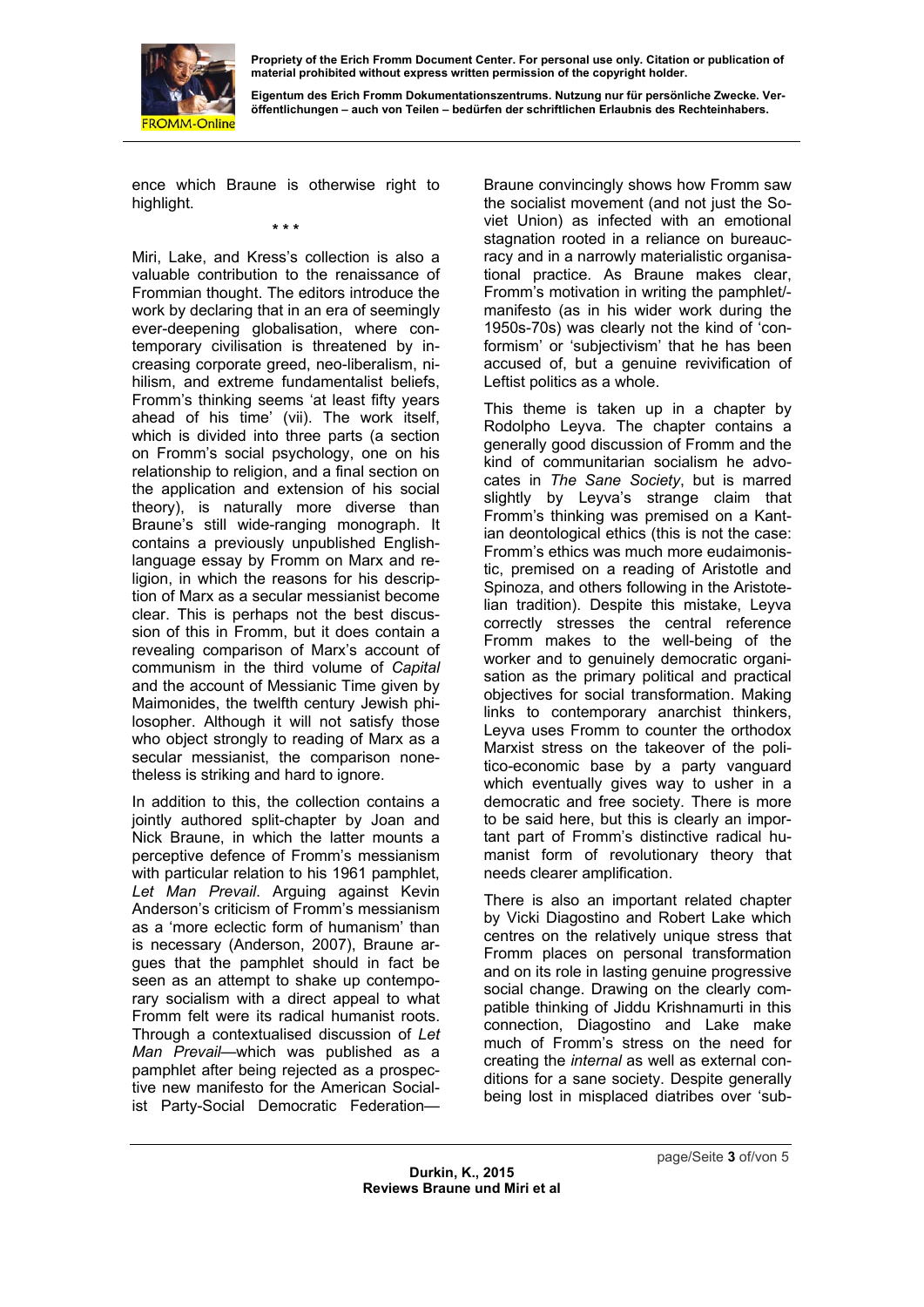

**Eigentum des Erich Fromm Dokumentationszentrums. Nutzung nur für persönliche Zwecke. Veröffentlichungen – auch von Teilen – bedürfen der schriftlichen Erlaubnis des Rechteinhabers.** 

jectivism', 'individualism', 'conformism', etc., which wholly miss the qualitative point that Fromm seeks to make, Fromm's thinking here proffers a necessary counter to the orthodox Marxist stress on sufficiency of a concern with purely structural factors. In so doing, they point to the overwrought and myopic criticisms of Fromm's words of praise for aspects of Buddhism, such as meditation, mindfulness, and the stress on letting go of narcissism and greed. Fromm's experience as a psychoanalyst inclined him towards a position of caution in relation to the belief that a change of government and in ownership of the means production would usher in a true revolution in forms human relationship. To achieve such a revolution, Fromm stresses, we need a complimentary (and simultaneous) revolution in our values and in our outlook. The idea that if we want to change external conditions we must also change ourselves rings particularly true in today's climate of alienation, where structural change still seems remote and where participatory democratic forms, even at a nascent stage of development, are generally absent.

Perhaps the standout contribution to the volume is Michael J. Thompson's chapter on the strength of Fromm's distinctive normative humanist approach to social criticism. In this chapter, which is built on the scaffolding of Fromm's own steadfast belief in the validity of drawing objectively valid normative statements from a philosophical anthropological and empirical account of the human condition, Thompson skilfully demonstrates how the dynamics of Fromm's social theory allows for a more robust understanding of what it means to articulate an emancipatory interest withn the context of the empirical social sciences. In particular, Thompson notes how Fromm's thinking maintains the crucial dialectical connection between descriptive, factual statements of modern subjectivity and culture with the evaluative, ethical judgement of those forms of life—a connection which has largely been lost from critical theory in the excessive stress on the pragmatic, inter-subjectivist, and communicative forms of social theory found in thinkers such as Arendt, Habermas, and Honneth. In contrast to such thinkers, Fromm's normative humanism enables him not only to make judgements in relation to value, but also empirical hypotheses about descriptive and causal claims. In short, Fromm's normative humanist position is 'a model and exemplar of the kind of dialectical thinking that has been lost in contemporary critical theory and to which critical thought must return it if will be able to remain a means of making critical value judgements in the face of the pathological effects of modern capitalism on human individuality and freedom' (38). In the aftermath of decades of 'postmodern' theories in which the connection between these two realms of inquiry were increasingly obscured and wished away, it is a relief to see them being returned to.

Two further contributions worth highlighting are Gregory R. Smulewicz-Zucker's chapter on Fromm's concept of the distorted personality and Panayta Gounari's Frommian account of post-bailout neoliberal Greece. In his contribution, which complements Thompson's earlier effort, Smulewicz-Zucker spiritedly defends Fromm against the misplaced criticisms of Adorno and Marcuse over Fromm's 'conformism' and supposed capitulation to the established order. By recounting Fromm's account of (social) character in some detail, showing how it follows the Hegelian-Marxian insight of seeing the dialectic of individual and society as part of the very fabric of personality, Smulewicz-Zucker shows that Fromm's revised Freudian position is superior to the quasiorthodox position that Adorno and Marcuse take, enabling Fromm to engage with the variety of ways in which pathological personalities can develop based on the distinct ways their needs for relatedness to the world are distorted. Gounari's chapter, on the other hand utilises Fromm's concept of necrophilia to conceptualise the rise of fascism and the shocking increase in illness, suicide, addiction, and spread of infectious diseases which have accompanied the implementation of market fundamentalist policies in Greece (she talks of the neoliberal experiment there as a form of 'social necrophilia' concerned with the symbolic and physical destruction of the existing civilisation and the